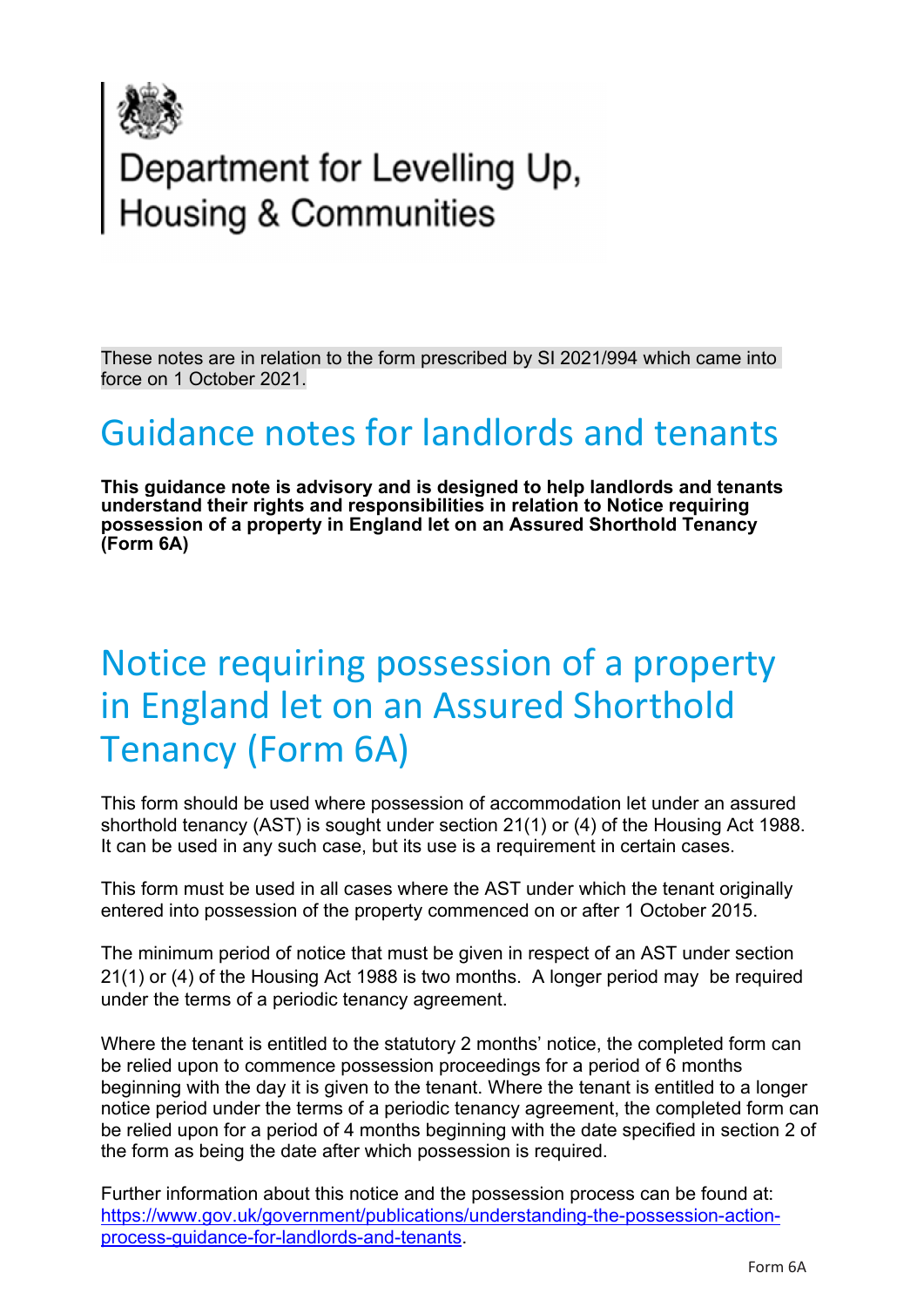## **You cannot use this form:**

- if it's less than 4 months since the tenancy started
- the property is a house in multiple occupation and requires a licence under Part 2 of the Housing Act 2004, Section 55 – unless the person having control of or managing the HMO has given to the local authority a notification in relation to a temporary exemption, or an application for a licence has been made, and that notification or application remains effective.
- the property is other residential accommodation and requires a licence under Part 3 of the Housing Act 2004, Section 79 – unless the person having control of or managing the HMO has given to the local authority a notification in relation to a temporary exemption, or an application for a licence has been made, and that notification or application remains effective outbreak)
- the tenancy was granted on or after 6 April 2007 or is a statutory periodic tenancy that arose on or after that date and the landlord has not complied with the relevant [tenant deposit protection legislation](https://www.gov.uk/deposit-protection-schemes-and-landlords)
- the local authority has served an improvement notice or an emergency remedial notice in relation to hazards at the property within the last 6 months
- prohibited payments or a holding deposit were taken from the tenant and have not been repaid - read the guidance for landlords on the [Tenant Fees](https://www.gov.uk/government/publications/tenant-fees-act-2019-guidance)  [Act 2019](https://www.gov.uk/government/publications/tenant-fees-act-2019-guidance)

#### **Prescribed Information**

#### *This section applies to tenancies which started on or after 1 October 2015*

The landlord is required to provide a copy of the publication "How to rent: the checklist for renting in England" (which may be obtained from [www.gov.uk/government/publications/how-to-rent\)](http://www.gov.uk/government/publications/how-to-rent). We recommend that this should be given at the start of the tenancy. Landlords are not required to supply a further copy of the publication each time a different version is published during the tenancy although it is good practice. Where the landlord has failed to provide the publication, the section 21 possession procedure (for which this form is used to give notice) may not be used. However, this restriction is lifted as soon as the publication has been provided.

The requirement to provide a copy of "How to rent: the checklist for renting in England" does not apply where a landlord is a private registered provider of social housing or where the tenant entered into occupation of the property under a previous tenancy and the landlord has already provided the tenant with an up-to-date version of the guidance. .

If the tenant has not notified the landlord, or a person acting on behalf of the landlord, of an e-mail address at which the tenant is content to accept service of notices and other documents given under or in connection with the tenancy, the landlord must provide a paper copy of the guidance.